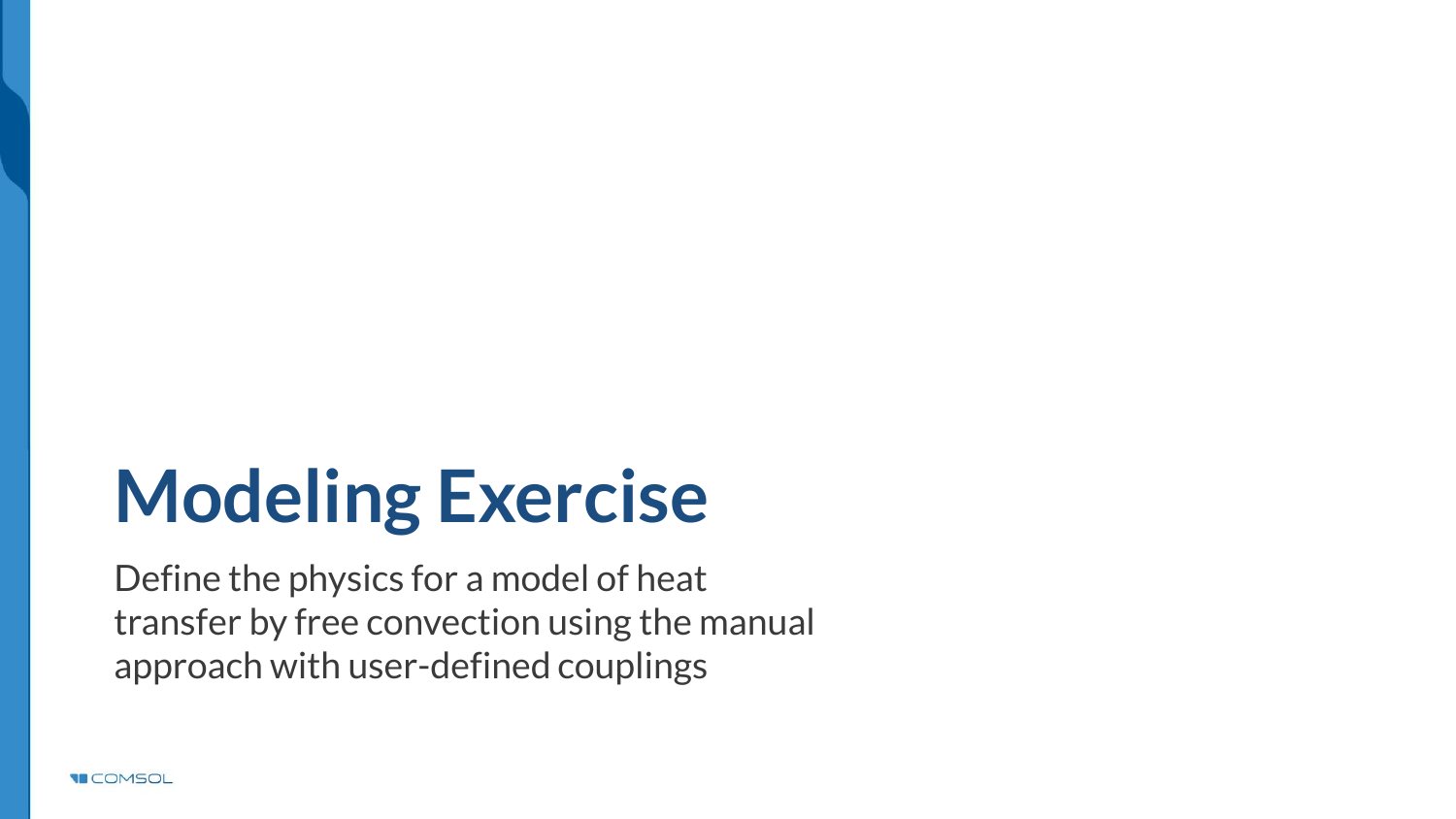### **Introduction**

- This model exercise demonstrates the concept of multiphysics modeling in COMSOL Multiphysics®
- $\blacksquare$  Define the physics for the model using the manual approach with user-defined couplings
	- Add and define the physics settings for the *Laminar Flow (spf)* interface, followed by the *Heat Transfer in Fluids* interface, and then manually couple the physics to simulate nonisothermal flow by including dependent variables of each physics interface as input to the other
		- Enables you to manually implement couplings between physics interfaces for which no coupling features are available
- $\blacksquare$  Important information for setting up the model can be found in the model specifications
	- $\overline{\phantom{a}}$  Refer to this when building the model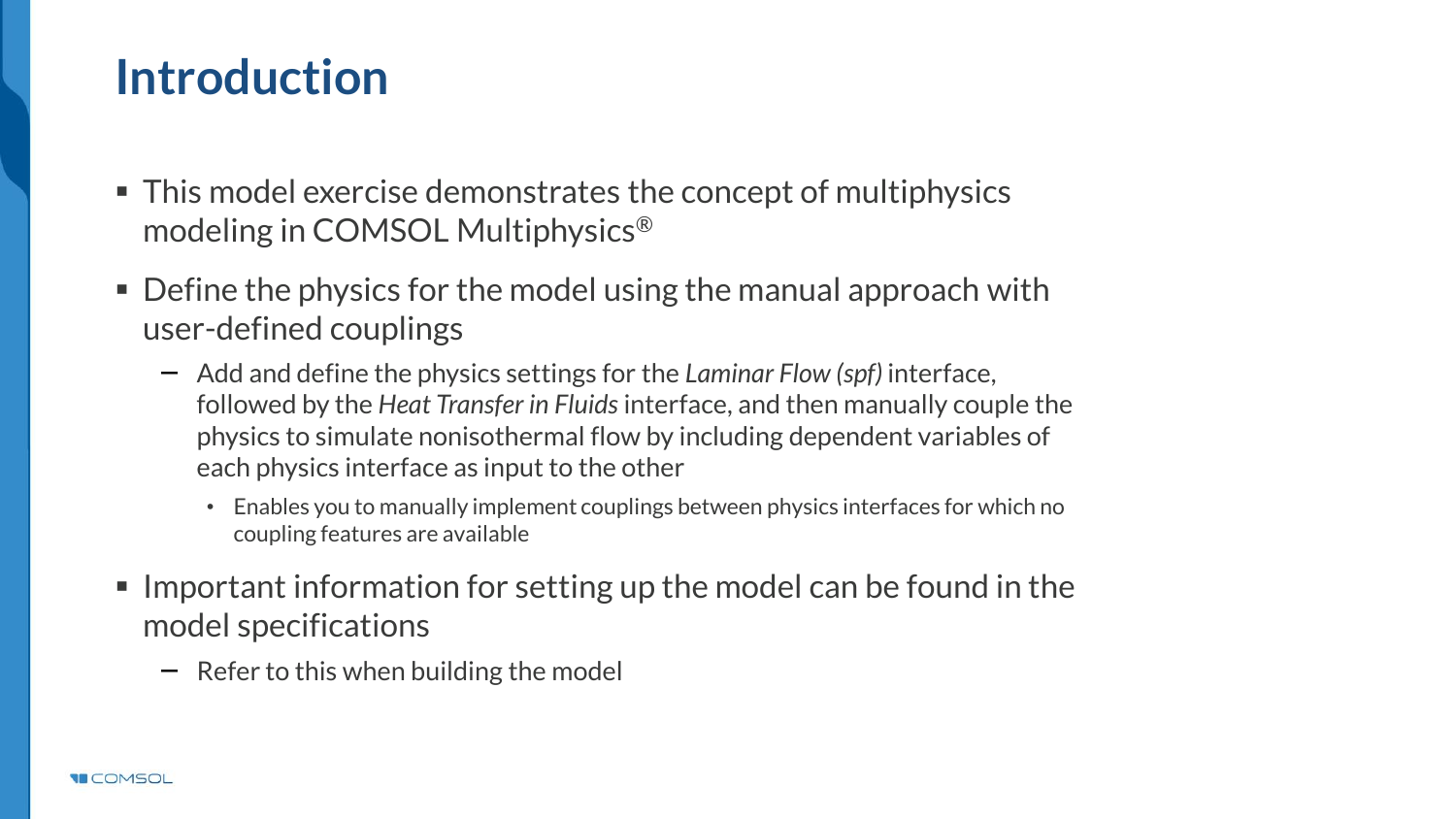# **Model Overview**

- $\blacksquare$  An array of heating tubes are submerged in a vessel of water with the fluid entering from the bottom
	- $-$  The model is reduced from 3D to 2D and further simplified by exploiting symmetry due to the array
- $\blacksquare$  As fluid enters the vessel and travels past the heating element, heat is transferred through convection
	- An instance of nonisothermal flow
- $\blacksquare$  The buoyancy force lifting the fluid is incorporated through a force term that depends on the temperature through the density
	- Modeled through a *Volume Force* domain feature
- $\blacksquare$  Results include the velocity field, pressure distribution, and temperature distribution

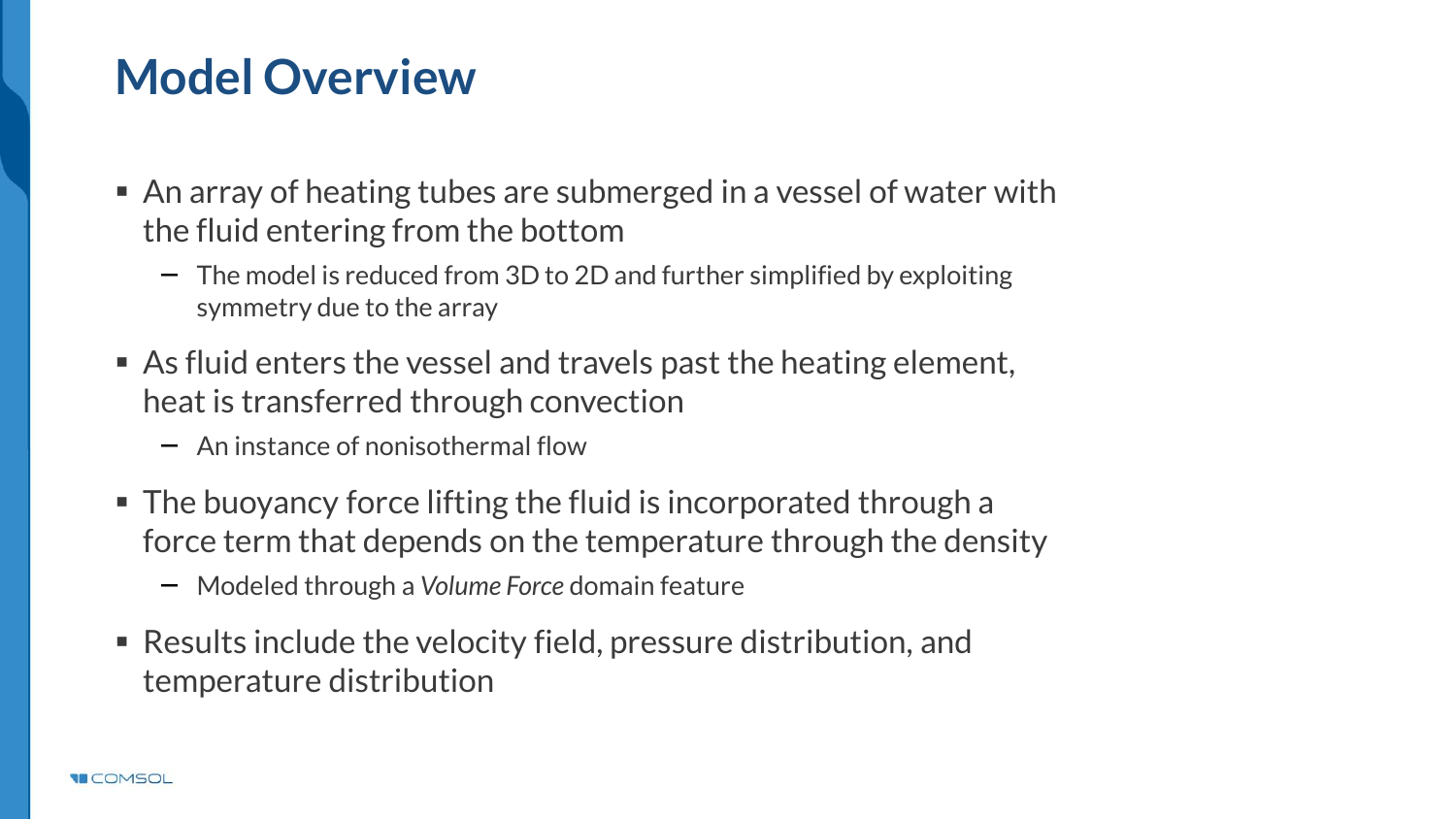### **Model Overview**



m

 $0.01$ 

*A cross section (center) of the 3D model geometry (left) is taken, and symmetry of the array is exploited to result in the model geometry (right)*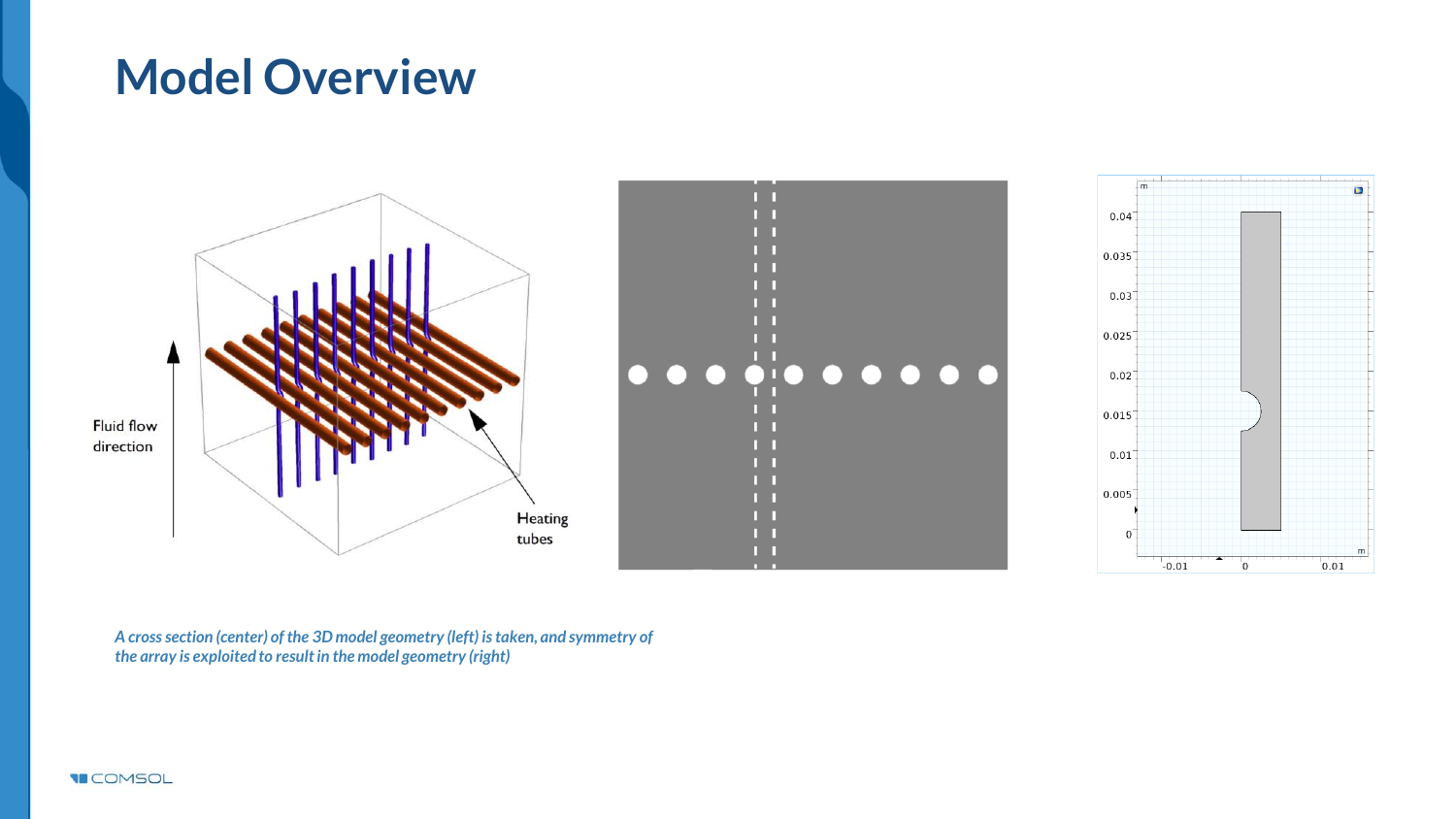# **Model Specifications**

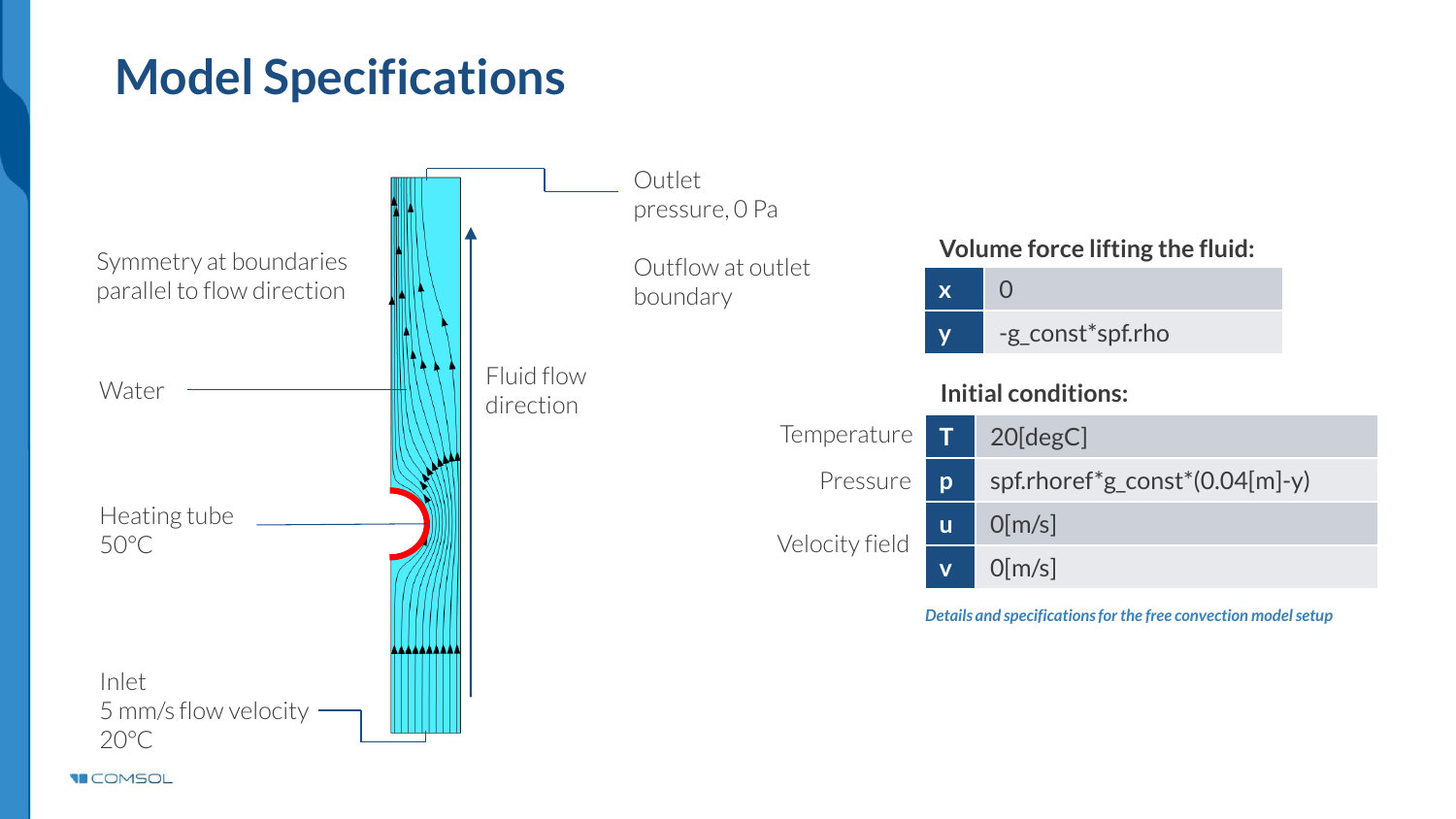# **Manual Approach with User-Defined Couplings**

Define the physics for the model using user-defined multiphysics couplings

#### **Procedure:**

- 1. Add the physics interface
- 2. Define the physics settings
- 3. Repeat steps 1 and 2 for each subsequent physics interface
- 4. Define the multiphysics couplings

*The model tree after the physics interfaces and the features to enable coupling the physis have been implemented*



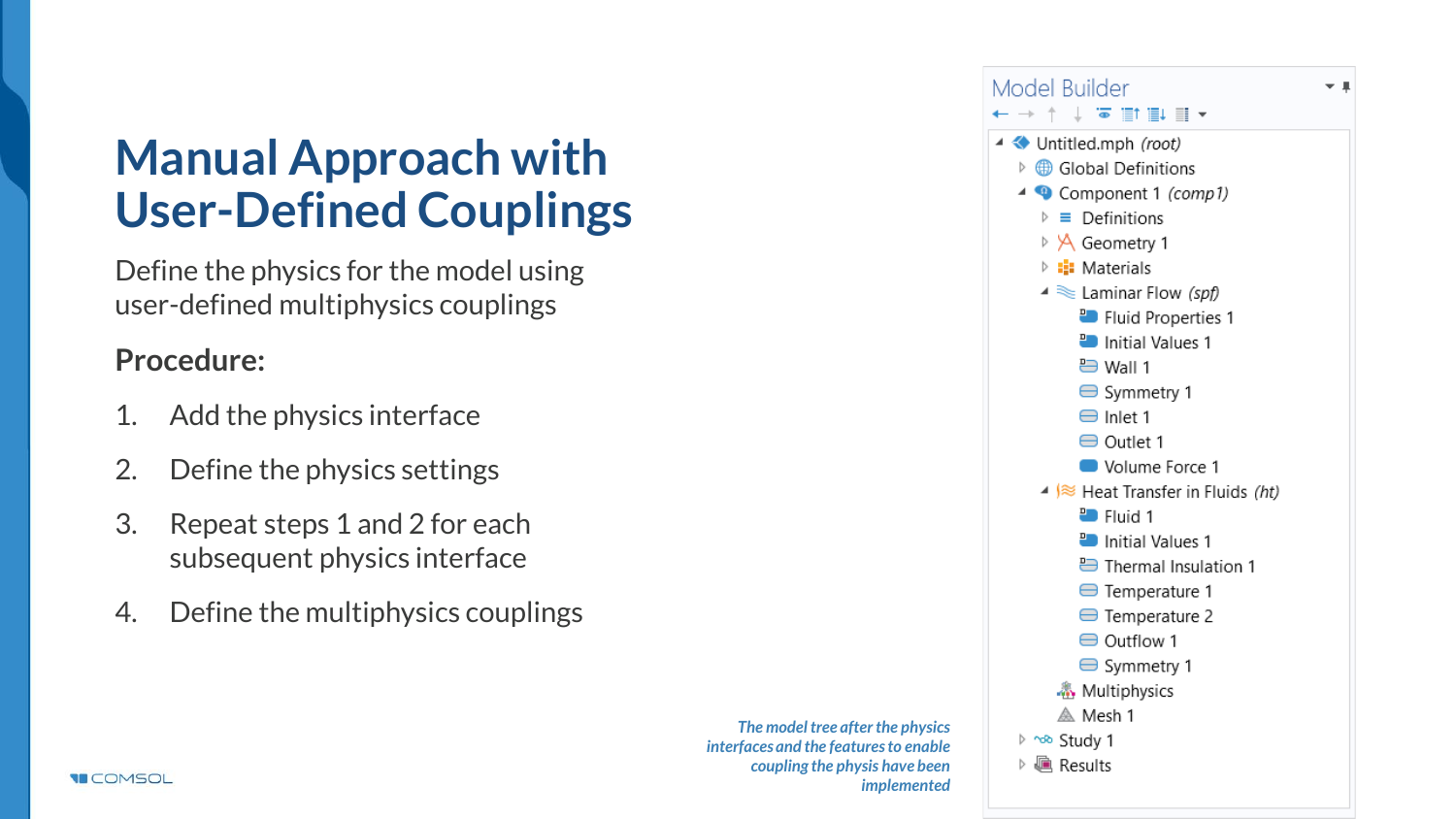# **Modeling Workflow**

Outline of the steps used to set up, build, and compute this model to complete this modeling exercise are provided here.

- 1. Set up the model
- 2. Import geometry
- 3. Assign materials
- 4. Define the physics
	- Add *Laminar Flow (spf)* interface
	- Add *Heat Transfer in Fluids* interface
	- Implement user-defined multiphysics coupling
- 5. Build the mesh
- 6. Run the study
- 7. Postprocess results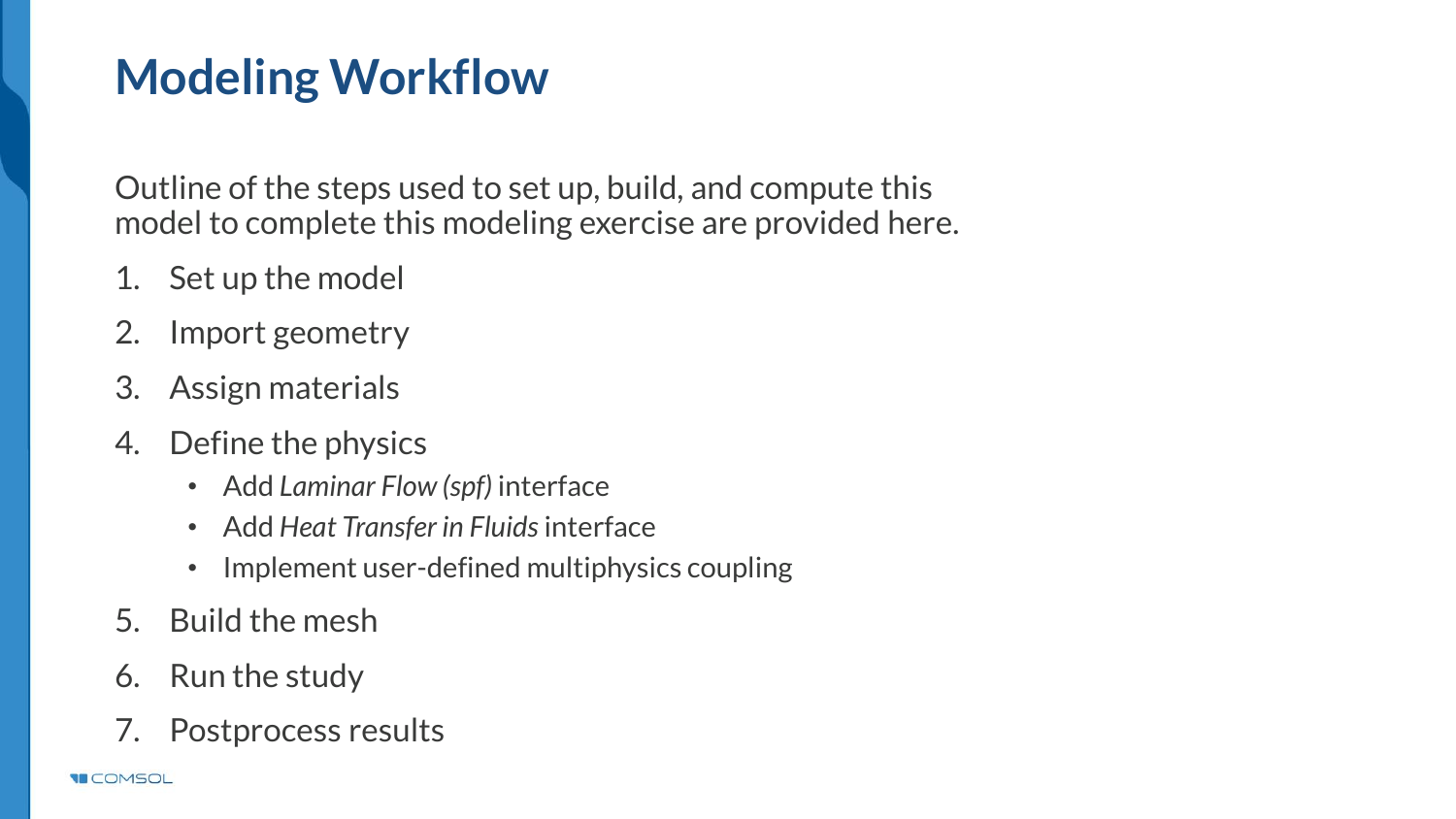# **Model Setup**

- Open the software
- Choose a *Blank Model*
- Add a 2D model component



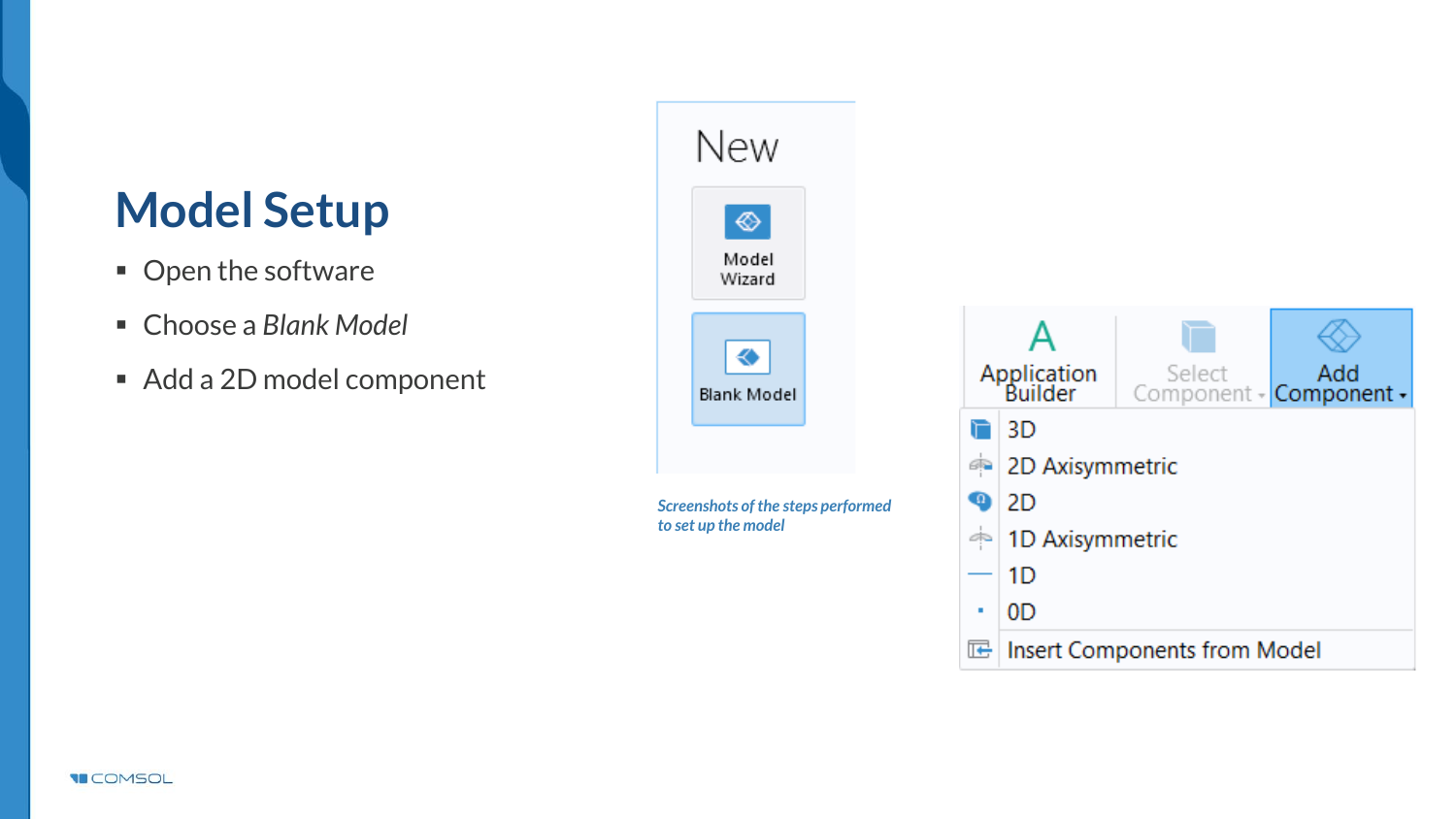# **Import Geometry**

- Download the geometry file *free\_convection.mphbin*
- Import the geometry
- Build *Form Union* operation to finalize the geometry



*The* **Import** *button used and the free convection model geometry*

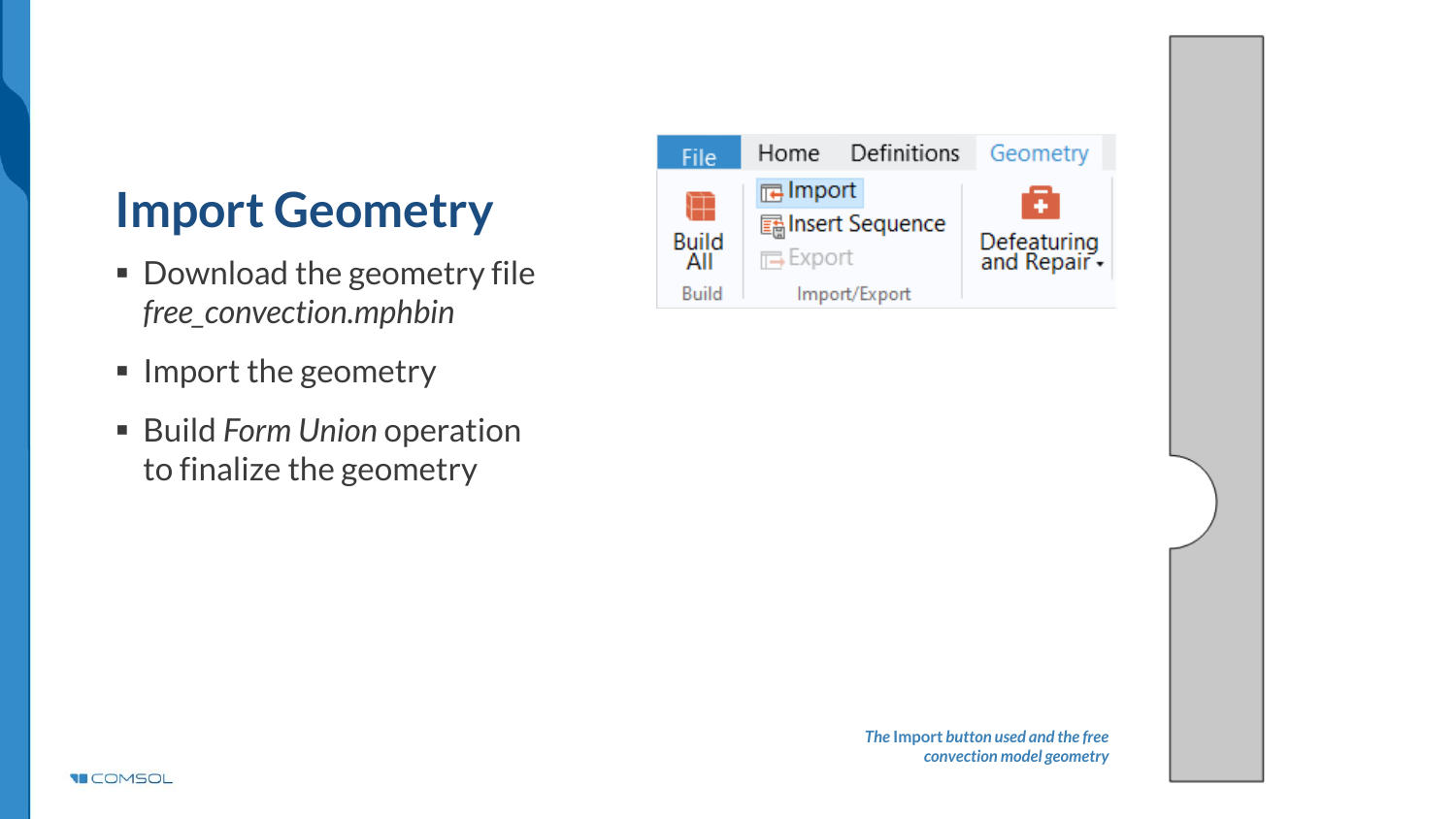# **Assign Materials**

■ Fluid domain

**VICOMSOL** 

Apply *Water, liquid*

| <b>Add Material</b><br>$ \sqrt{2}$            | Ad                    |
|-----------------------------------------------|-----------------------|
| He Add to Global Materials ▼                  | ⊕∕                    |
| $+$ Add to Component                          | $+$ $\mu$             |
| Search                                        |                       |
| ▷ # Recent Materials                          |                       |
| <b>TI</b> Material Library<br>Þ               |                       |
| $\triangleright$ $\blacksquare$ Built-in      |                       |
| $\triangleright$ <b>AC/DC</b>                 |                       |
| ▷ □ Battery                                   |                       |
| Bioheat<br>D                                  |                       |
| <b>Building</b>                               |                       |
| े <u>ख</u> Corrosion                          | 哐                     |
| ▷ Au Equilibrium Discharge                    |                       |
| <b>D</b> $\triangle$ Liquids and Gases        |                       |
| µ MEMS<br>d                                   | $\sim$<br>$\triangle$ |
| <b>n</b> Nonlinear Magnetic<br>Þ              | ô,                    |
| ▷ II <sup>I</sup> Optical                     | j                     |
| <b>Exercise</b> Piezoelectric                 |                       |
| $\triangleright$ $\triangle$ Piezoresistivity | πf                    |
| ▷ 圖 RF                                        |                       |
| Semiconductors<br>D                           | The.<br>Wat           |
| <b>▶ ★ Thermoelectric</b>                     |                       |
| ▷ <i>d</i> iiil User-Defined Library          |                       |

| <b>Add Material</b>              |        |
|----------------------------------|--------|
| <b>Add to Global Materials ▼</b> |        |
| $+$ Add to Component $\sim$      |        |
|                                  |        |
|                                  | Search |
| <b>E</b> Solder, 60Sn-40Pb       |        |
| ii: Steel AISI 4340              |        |
| <b>El</b> Structural steel       |        |
| <b>:</b> Thermal grease          |        |
| <b>E</b> Titanium beta-21S       |        |
| <b>非</b> Tungsten                |        |
| : Water, liquid                  |        |
| $\triangleq$ AC/DC<br>D          |        |
| <b>Battery</b>                   |        |
| <b>B</b> Bioheat                 |        |
| <b>Building</b>                  |        |
| े <u>-</u> Corrosion             |        |
| Δυ Equilibrium Discharge         |        |
| • is Liquids and Gases           |        |
| $\mu$ MFMS<br>D                  |        |
| Nonlinear Magnetic               |        |
| للممتعمد والألا                  |        |

*The* **Add Material** *window, under which we add the*  **Water, liquid** *materialto our model*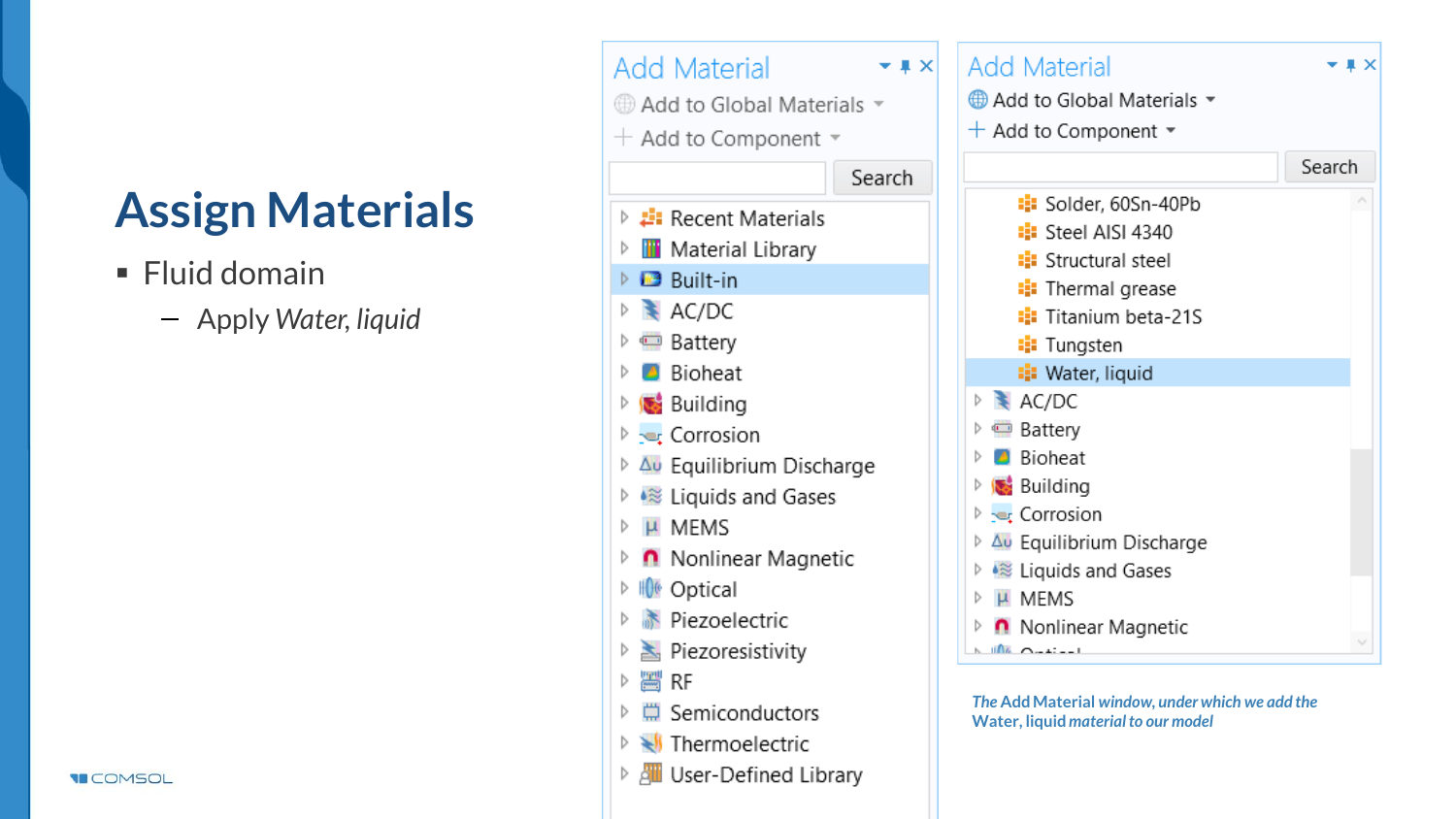### **Manual Approach with User-Defined Couplings**

Define the physics for the model using user-defined multiphysics couplings

#### **Procedure:**

- 1. Add the physics interfaces
	- *Laminar Flow (spf)*
	- *Heat Transfer in Fluids*
- 2. Define the physics settings
- 3. Repeat steps 1 and 2 for each subsequent physics interface
- 4. Define the multiphysics couplings
	- *Laminar Flow (spf)* > *Fluid Properties* node
	- *Heat Transfer in Fluids* > *Fluid* node

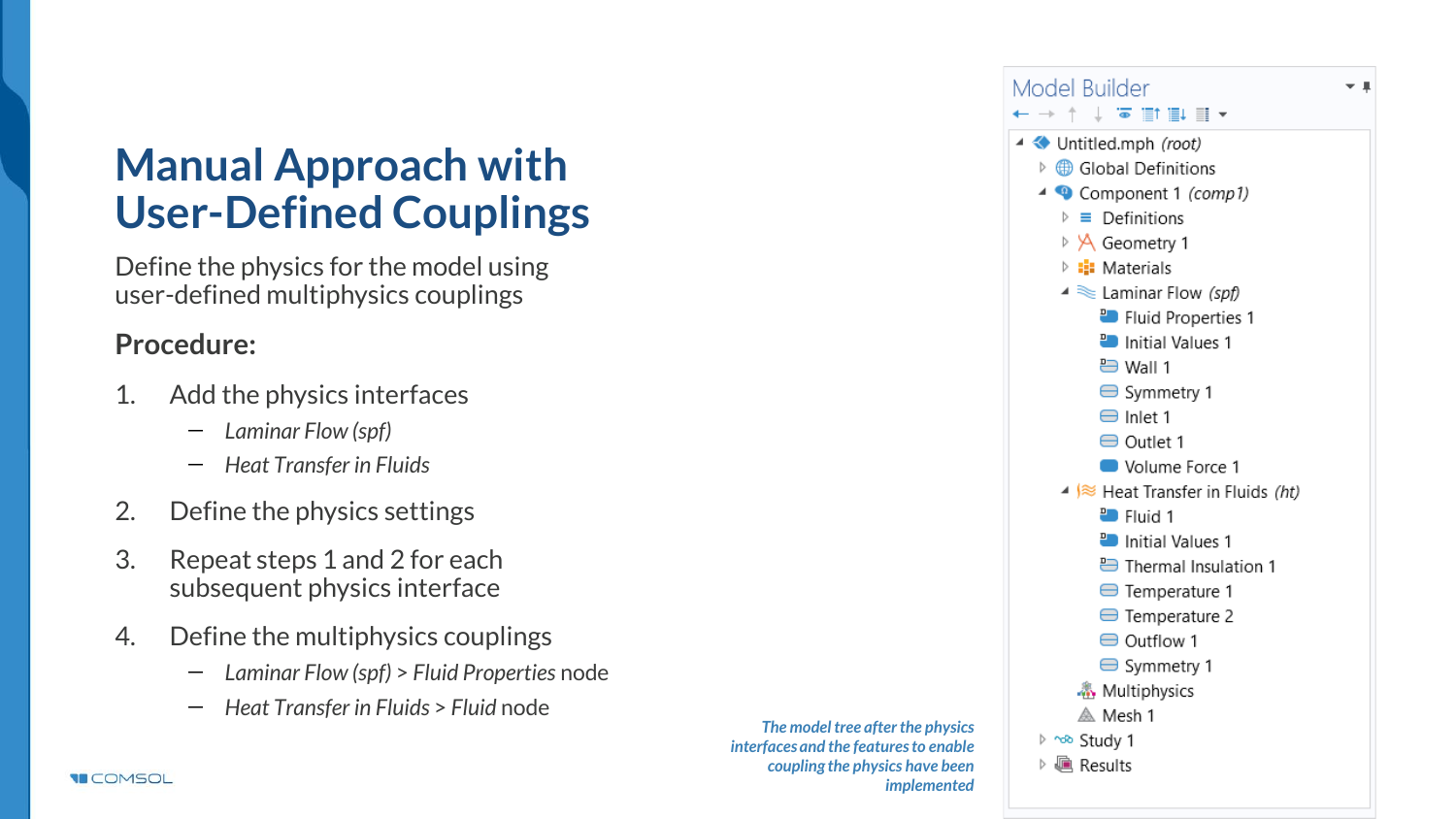### PHYSICS SETTINGS **Laminar Flow**

- $\blacksquare$  Active in all domains
- Update *Initial Values* node\*
	- Defines initial conditions  $\qquad \qquad -$
- Add *Symmetry* boundary condition
	- Defines symmetry boundaries  $\overline{\phantom{0}}$
- Add *Inlet* boundary condition<sup>\*</sup>
	- Defines where fluid flows into domain  $\qquad \qquad -$
- Add *Outlet* boundary condition
	- Defines where fluid flows out of domain  $\equiv$
- Add *Volume Force* node\*
	- Defines buoyancy force lifting the fluid  $\overline{\phantom{0}}$

|                          | Settings                       | ш                                | Settings                            |
|--------------------------|--------------------------------|----------------------------------|-------------------------------------|
|                          | <b>Initial Values</b>          |                                  | Volume Force                        |
|                          | Label: Initial Values 1        | 凬                                | Label: Volume Force 1               |
|                          | Domain Selection               |                                  | Domain Selection                    |
|                          | Selection: All domains         |                                  | Selection:<br>Manual                |
|                          | <b>PAS</b><br>1<br>咱<br>t<br>⊕ | $\pm$<br>$\qquad \qquad -$<br>V. | <b>PARTIES</b><br>1<br>咱<br>Õ<br>÷, |
| D.                       | Override and Contribution      |                                  | Override and Contribution<br>D.     |
| Þ                        | Coordinate System Selection    |                                  | Equation<br>D.                      |
| $\overline{\phantom{a}}$ | <b>Initial Values</b>          |                                  | Volume Force                        |
|                          | Velocity field:                |                                  | Volume force:                       |
| u                        | 0<br>X                         | m/s                              | 0<br>X<br>E<br>N/m                  |
|                          | 0<br>y                         |                                  | -g_const*spf.rho<br>y               |
|                          | Pressure:                      |                                  |                                     |
| р                        | spf.rhoref*g_const*(0.04[m] Pa |                                  |                                     |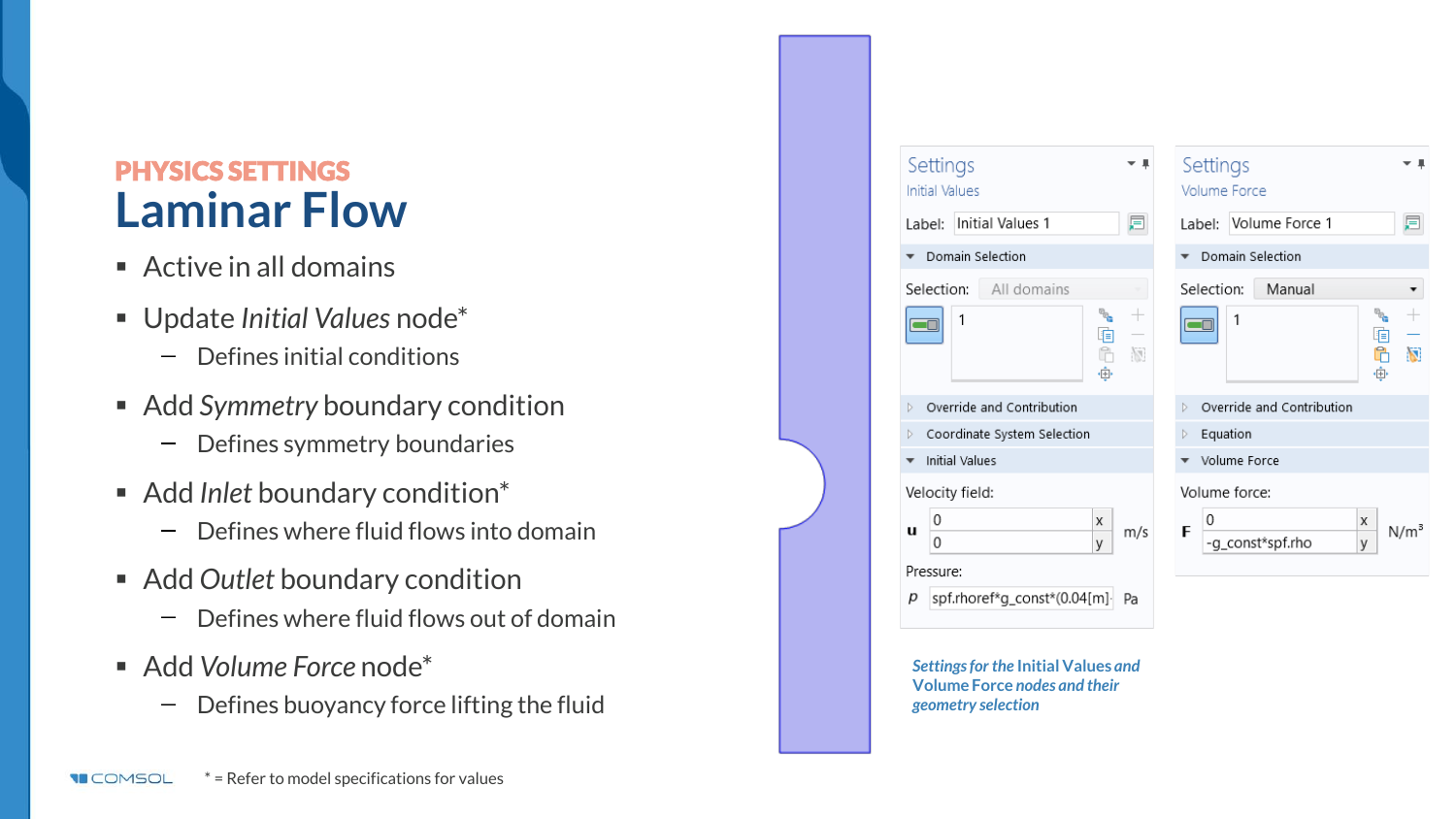### PHYSICS SETTINGS **Heat Transfer in Fluids**

- $\blacksquare$  Active in all domains
- Update *Initial Values* node\*
	- Defines initial conditions  $\qquad \qquad -$
- Add *Temperature* boundary condition<sup>\*</sup>
	- Defines temperature at inlet  $\overline{\phantom{m}}$
- Add *Temperature* boundary condition<sup>\*</sup>
	- Defines temperature of heater  $\overline{\phantom{m}}$
- Add *Outflow* boundary condition
	- Defines outlet boundary  $\qquad \qquad -$
- Add *Symmetry* boundary condition
	- Defines symmetry boundaries





*Settings for the initial values (left) and the geometry selections for the inlet (center) and heater (right)*

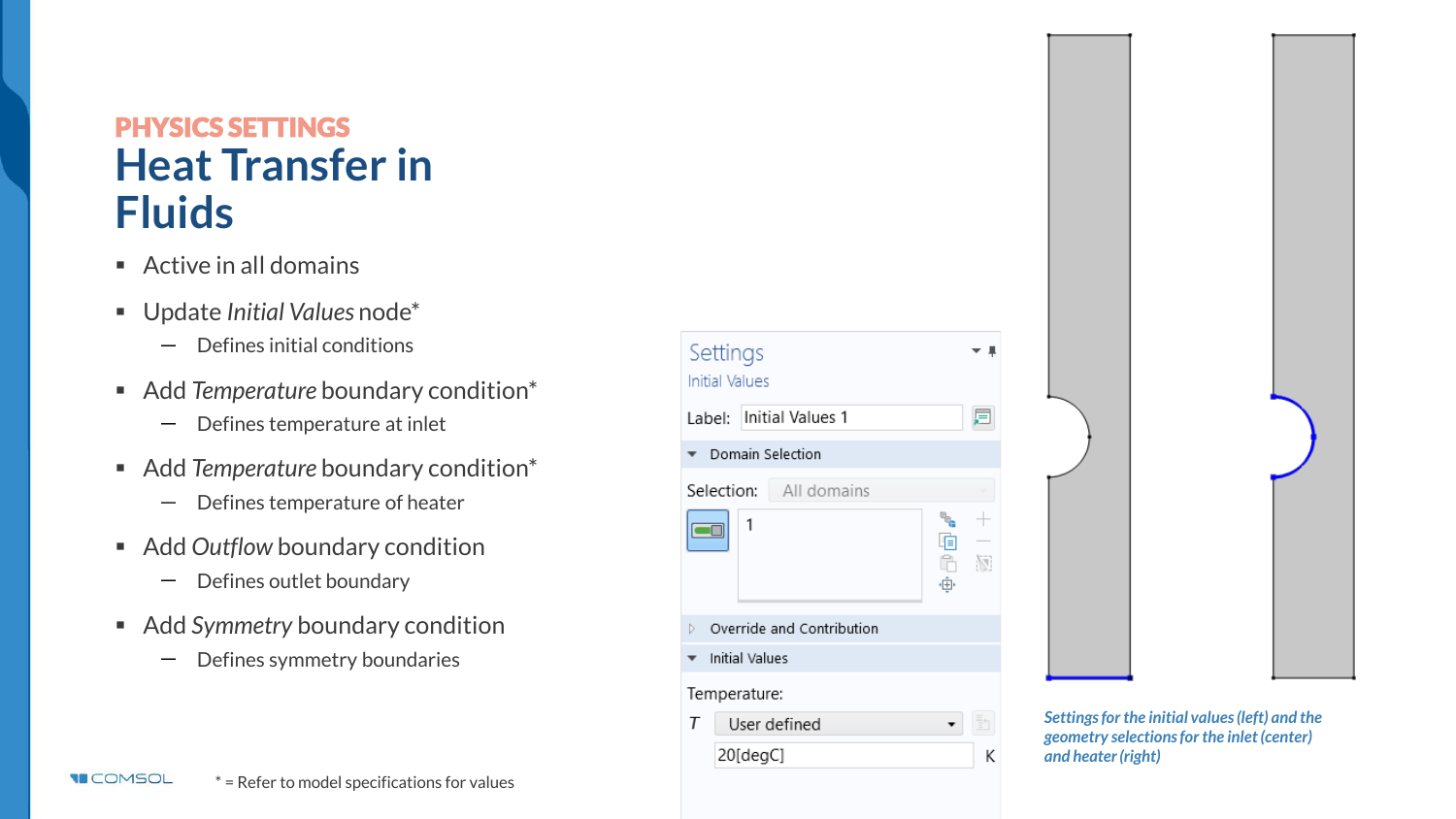- *Laminar Flow (spf)* interface
	- Include temperature from heat  $\overline{\phantom{0}}$ transfer interface as input
		- Fluid properties depend on temperature
- *Heat Transfer in Fluids* interface
	- Include absolute pressure from  $\qquad \qquad$ fluid flow interface as input
	- Include velocity field from fluid flow interface as velocity field for convective heat transfer

| Model Builder<br>← → ↑↓ る 計 ま 目▼<br>▲ <b>◆</b> Untitled.mph (root)<br>$\triangleright$ $\bigoplus$ Global Definitions<br>4 Component 1 (comp1)<br>$\triangleright$ $\equiv$ Definitions<br>▷ y Geometry 1<br><b>E:</b> Materials<br>▲ Laminar Flow (spf)<br><b>P</b> Fluid Properties 1<br><b>D</b> Initial Values 1<br>$\triangleright$ $\ominus$ Wall 1<br>$\triangleright \implies$ Symmetry 1<br>$\triangleright \bigoplus$ Inlet 1<br>$\triangleright \bigoplus$ Outlet 1<br>$\triangleright$ $\blacksquare$ Volume Force 1<br>auf Equation View<br>$\triangleright$ $\in$ Heat Transfer in Fluids (ht)<br><b>Multiphysics</b><br>▲ Mesh 1<br>▷ ~ Study 1<br>▷ Ill Results | ₩<br>D.<br>D. | Name<br>spf.Tref | Expression<br>model.input.Tref<br>1<br>1[atm]<br>p+spf.pref                                                                                                  | Κ<br>m<br>Pa<br>Pa                                                                                                                                                                                                                                                                                                                         | Description<br>Reference temperature<br>Thickness<br>Reference pressure level<br>Absolute pressure<br>Help variable | $-1$<br>肩                                                                                                                                                                                                                                                                                                                                          |
|---------------------------------------------------------------------------------------------------------------------------------------------------------------------------------------------------------------------------------------------------------------------------------------------------------------------------------------------------------------------------------------------------------------------------------------------------------------------------------------------------------------------------------------------------------------------------------------------------------------------------------------------------------------------------------|---------------|------------------|--------------------------------------------------------------------------------------------------------------------------------------------------------------|--------------------------------------------------------------------------------------------------------------------------------------------------------------------------------------------------------------------------------------------------------------------------------------------------------------------------------------------|---------------------------------------------------------------------------------------------------------------------|----------------------------------------------------------------------------------------------------------------------------------------------------------------------------------------------------------------------------------------------------------------------------------------------------------------------------------------------------|
| Settings<br>٠ŧ<br>Heat Transfer in Fluids<br>Label; Heat Transfer in Fluids<br>Name: ht<br>Domain Selection<br>$\triangleright$ Equation<br>Physical Model<br>D.<br>▲ $\approx$ Heat Transfer in Fluids (ht)<br><b>Consistent Stabilization</b><br><b>Inconsistent Stabilization</b><br><b>Discretization</b><br>Dependent Variables<br>Temperature: T                                                                                                                                                                                                                                                                                                                          |               |                  | <b>P</b> Fluid Properties 1<br>Initial Values 1<br><b><sup>■</sup></b> Wall 1<br>Symmetry 1<br>$\bigoplus$ Inlet 1<br>$\ominus$ Outlet 1                     | b.<br>b.<br>D.<br>b.                                                                                                                                                                                                                                                                                                                       |                                                                                                                     | $-1$<br>启                                                                                                                                                                                                                                                                                                                                          |
|                                                                                                                                                                                                                                                                                                                                                                                                                                                                                                                                                                                                                                                                                 |               | $\sim$ 1<br>屇    | Settings<br><b>Equation View</b><br>G P<br>$\triangleright$ Study<br>variables<br>spf.dz<br>spf.pref<br>spf.pA<br>$\Box$ $\Box$ $\Box$ $\Box$<br>Constraints | Label: Equation View<br>spf.hasWF 0<br><b>Shape Functions</b><br>Weak Expressions<br>Model Builder<br>←→↑↓▼Ⅲ↓Ⅱ▼<br>▲ ◆ Untitled.mph (root)<br>$\triangleright$ $\oplus$ Global Definitions<br>▲ © Component 1 (comp1)<br>$\triangleright$ $\equiv$ Definitions<br>▷ y Geometry 1<br><b>E:</b> Materials<br>$\triangleq$ Laminar Flow (spf) | v.e.                                                                                                                | Unit<br>Settings<br>Laminar Flow<br>Label: Laminar Flow<br>Name: spf<br><b>Domain Selection</b><br>$\triangleright$ Equation<br>Physical Model<br>Turbulence<br><b>Consistent Stabilization</b><br>Inconsistent Stabilization<br>Advanced Settings<br>Discretization<br>$\triangleright$ $\in$ Heat Transfer in Fluids (ht)<br>Dependent Variables |

▷ 画 Results

Velocity field components: u

Pressure:

 $\mathbf{v}$ w

 $\mathsf{D}$ 

**Equation View** *node for the* **Laminar Flow (spf)**  *interface (top) and the dependent variables for the* **Laminar Flow (spf)** *interface (left) and* **Heat Transfer in Fluids** *interface (right)*

Model Bu  $\leftrightarrow$  +  $\perp$ 

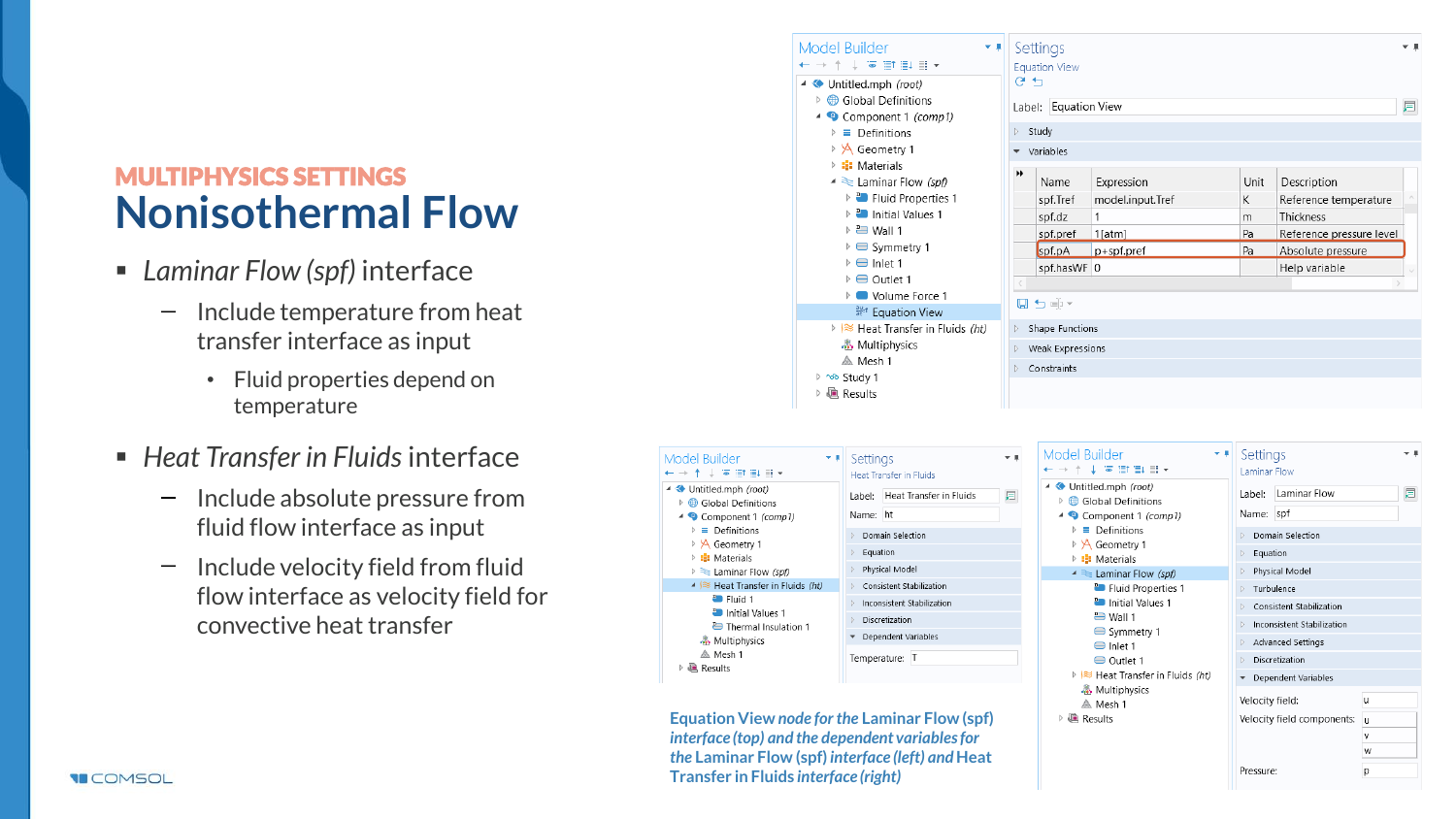### *Laminar Flow (spf)* **interface**

- 1. Select *Fluid Properties* node
- 2. Change the model input for temperature to *User defined*
- 3. For the expression enter the temperature field from the *Heat Transfer in Fluids* interface
	- Alternatively select *Temperature*   $\overline{\phantom{0}}$ *(ht)* from the *Temperature* model

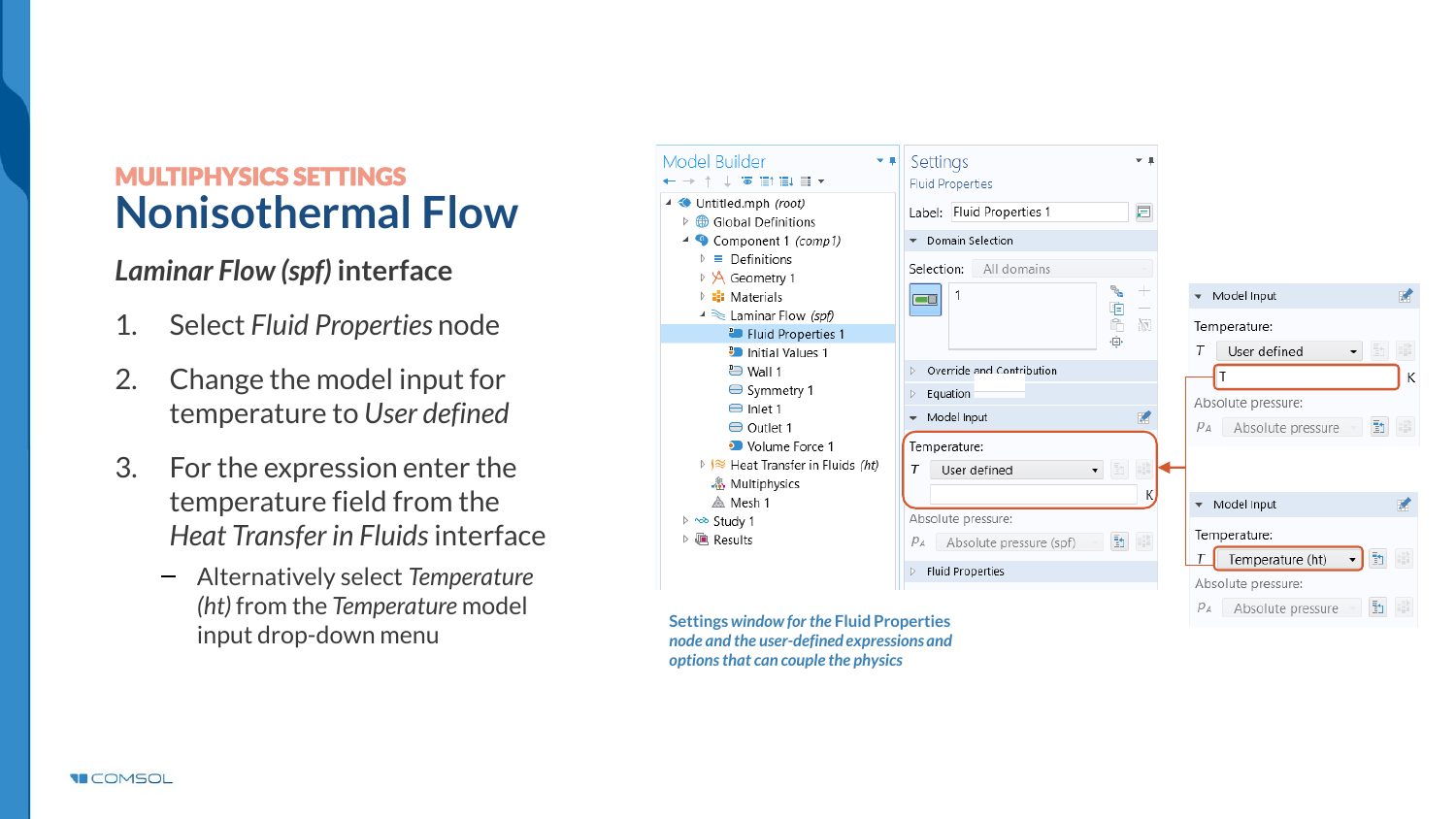- Access predefined physics variables to use as input to other physics interfaces
	- Enable displaying *Equation View*   $\overline{\phantom{0}}$ nodes through the *Model Builder*  toolbar
	- $\qquad \qquad -$ Select *Equation View* node for the *Laminar Flow (spf)* interface node
	- $\overline{\phantom{0}}$ Include absolute pressure from fluid flow physics as input to heat transfer physics

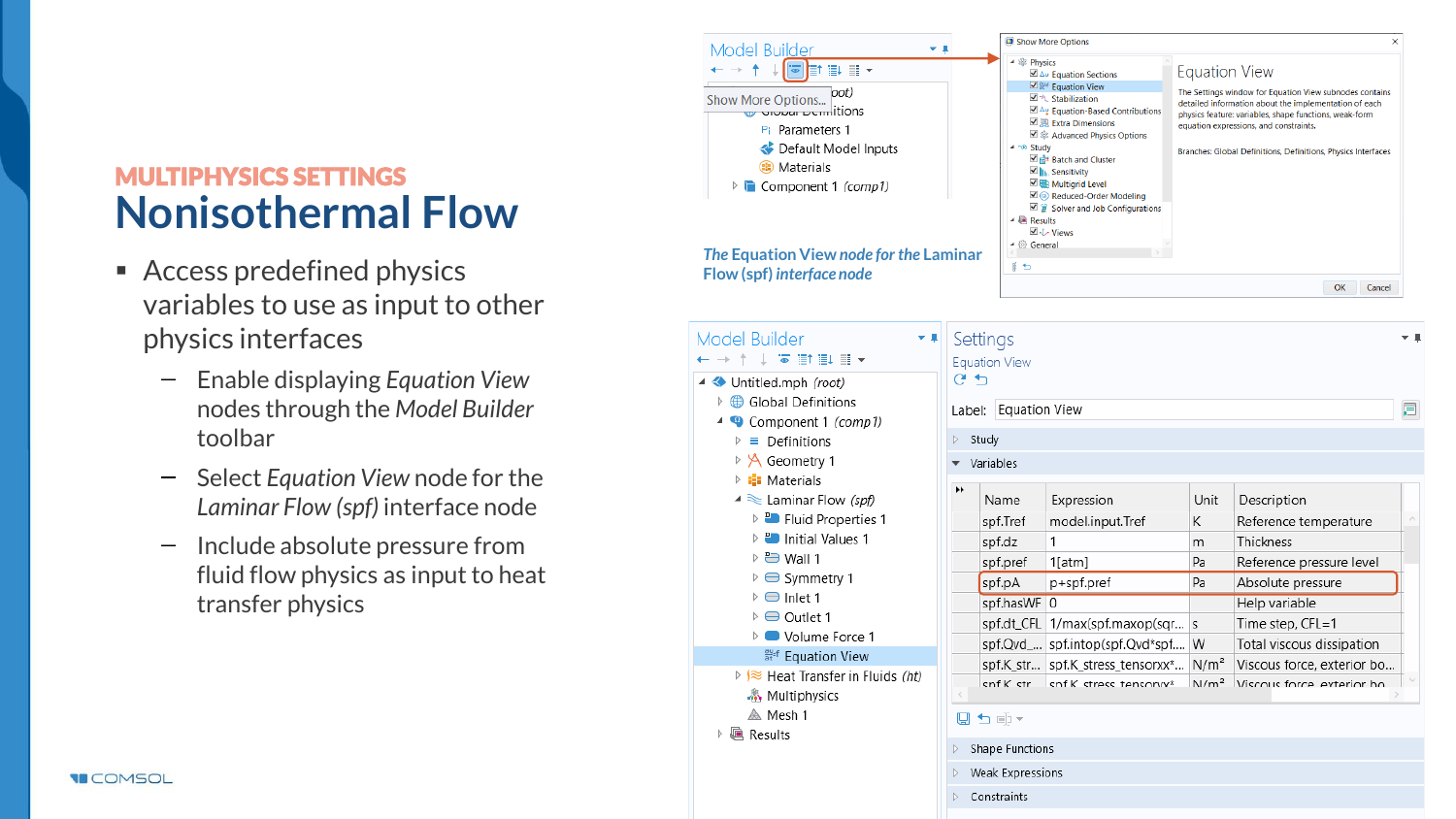### *Heat Transfer in Fluids* **interface**

- 1. Select *Fluid* node
- 2. Change the model inputs for the absolute pressure and velocity field to *User defined*
- 3. For the expression enter the absolute pressure and velocity field components from the *Laminar Flow (spf)* interface
	- Alternatively select *Absolute*   $\overline{\phantom{m}}$ *pressure (spf)* and *Velocity field (spf)*  from the respective drop-down menus

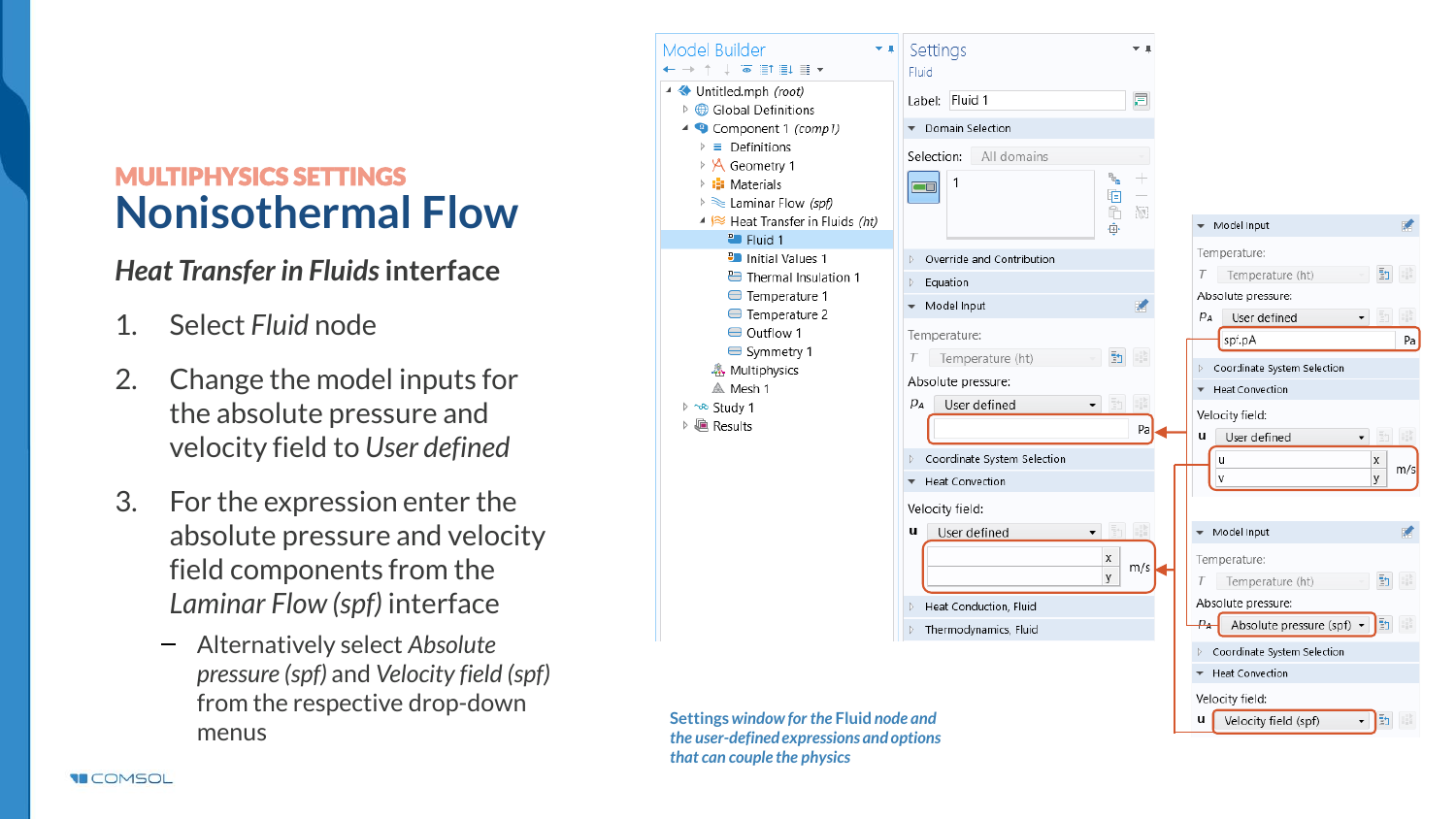# **Build the Mesh**

Build the mesh using the default settings

| Settings<br>Mesh<br>■ Build All    |              |
|------------------------------------|--------------|
| Label: Mesh 1                      |              |
| $\blacktriangledown$ Mesh Settings |              |
| Sequence type:                     |              |
| Physics-controlled mesh            |              |
| ▼ Physics-Controlled Mesh          |              |
| Element size:                      |              |
| Normal                             |              |
| ₩<br>Contributor                   | Use          |
| Laminar Flow (spf)                 | $\checkmark$ |
| Heat Transfer in Fluids (ht)       | v            |

*The setting used to generate the mesh for the free convection model, also pictured*



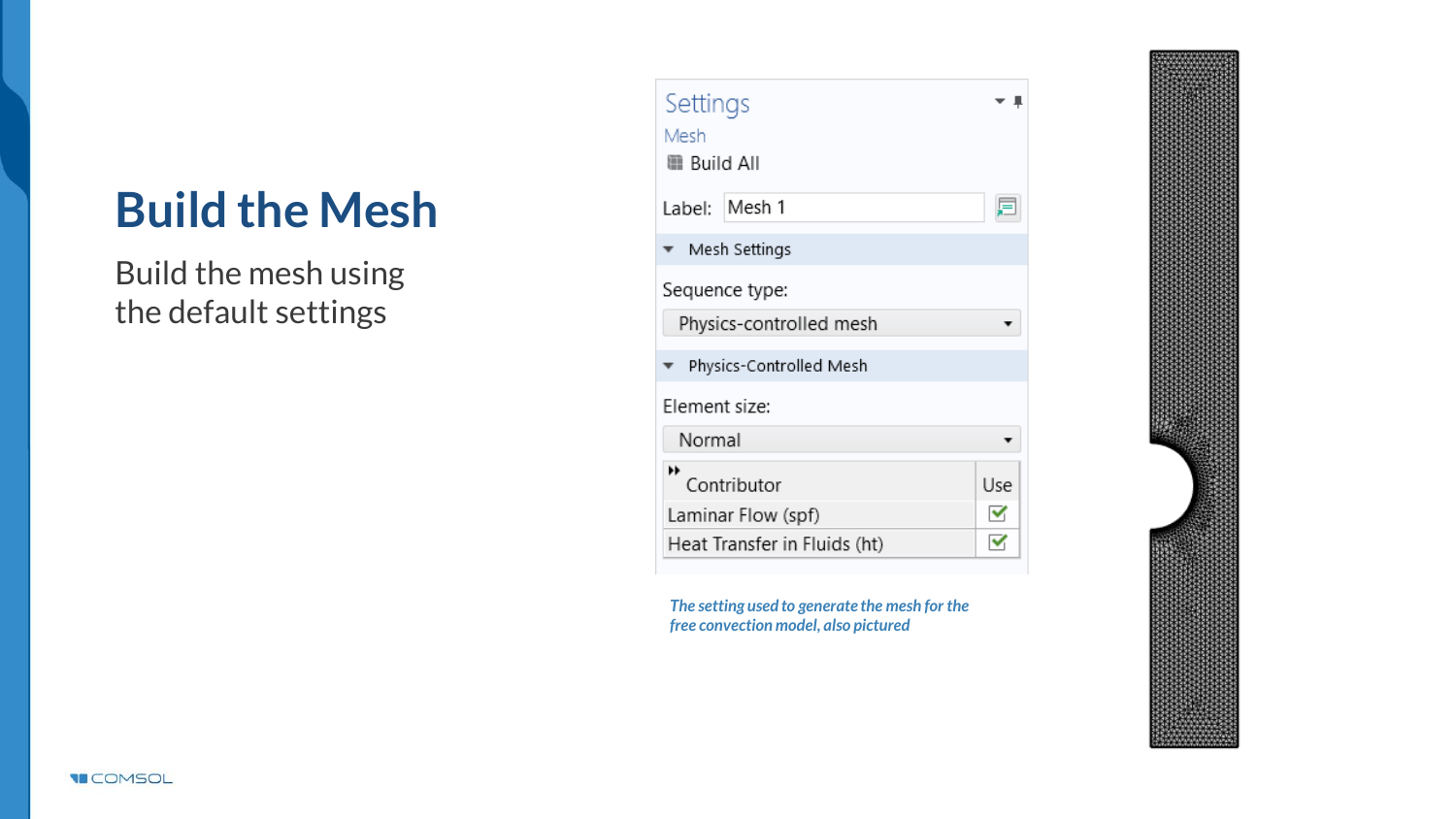# **Run the Study**

- Add a *Stationary* study
- Compute the model

| $+$ Add Study                                         |       |
|-------------------------------------------------------|-------|
| Studies                                               |       |
| 4 % General Studies                                   |       |
| $\mathbb E$ Stationary                                |       |
| $\mathbb{E}$ Time Dependent                           |       |
| 4 ~® Preset Studies for Selected Physics Interfaces   |       |
| <sup>&gt;</sup> থ্রু Heat Transfer in Fluids          |       |
| <sup>চ</sup> ^® More Studies                          |       |
| <sup>∿®</sup> Empty Study                             |       |
|                                                       |       |
|                                                       |       |
|                                                       |       |
|                                                       |       |
|                                                       |       |
|                                                       |       |
|                                                       |       |
| Physics interfaces in study                           |       |
|                                                       | Solve |
| Physics                                               | ✔     |
| ≥ Heat Transfer in Fluids (ht)                        | ✓     |
| kaminar Flow (spf)<br>Multiphysics couplings in study |       |

*Settings for the* **Stationary** *study being added to the model*